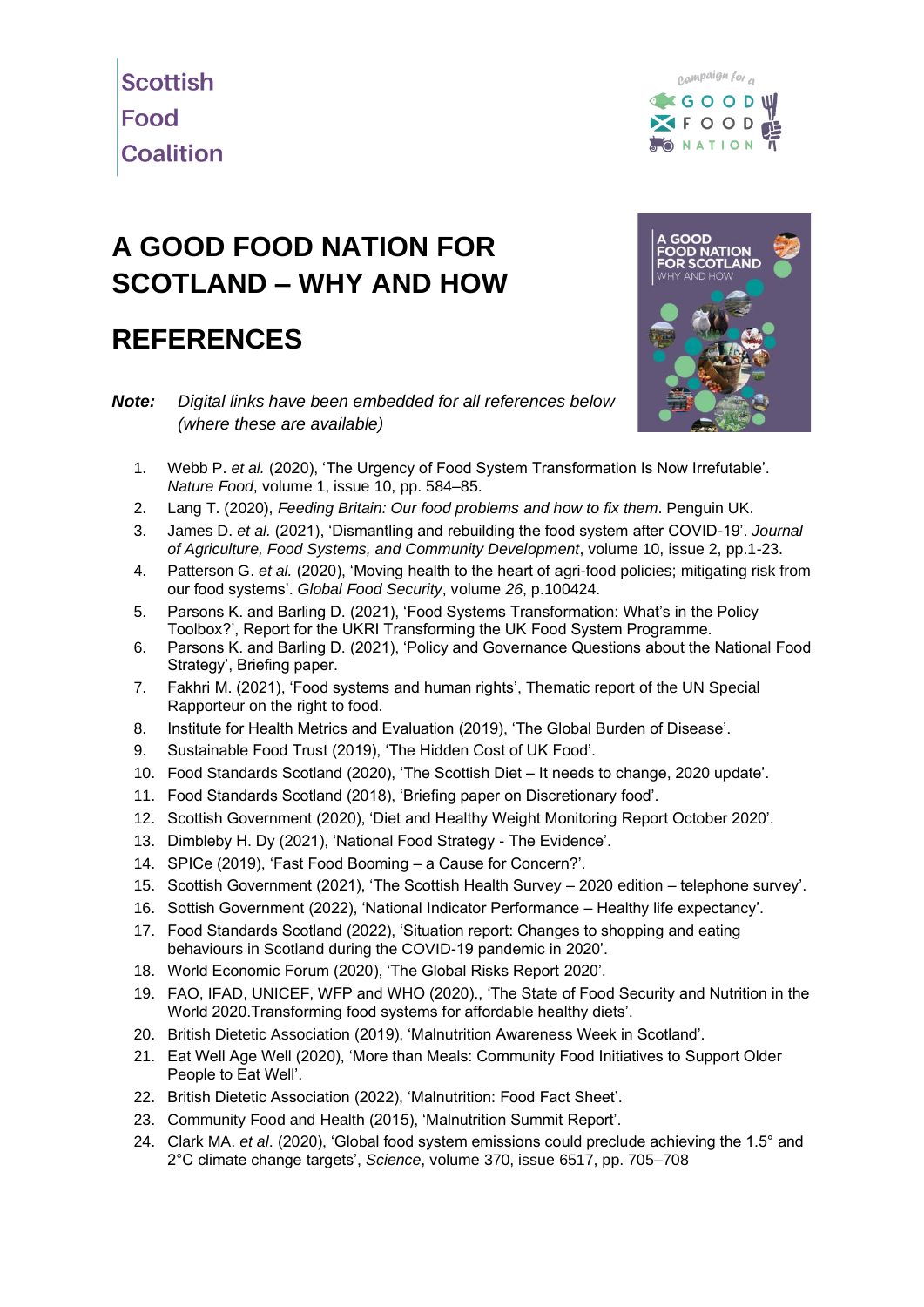- 25. [Climate Change Committee \(2021\), 'Progress in reducing emissions in Scotland –](https://www.theccc.org.uk/publication/progress-reducing-emissions-in-scotland-2021-report-to-parliament/) 2021 [Report to Parliament'.](https://www.theccc.org.uk/publication/progress-reducing-emissions-in-scotland-2021-report-to-parliament/)
- 26. [Climate Change Committee \(2022\), 'Is Scotland Climate ready? 2022 report to Scottish](https://www.theccc.org.uk/publication/is-scotland-climate-ready-2022-report-to-scottish-parliament/)  [Parliament'.](https://www.theccc.org.uk/publication/is-scotland-climate-ready-2022-report-to-scottish-parliament/)
- 27. [Independent inquiry on farming and climate change in Scotland \(2021\), 'Farming for 1.5:](https://www.farming1point5.org/reports)  [From Here to 2045'.](https://www.farming1point5.org/reports)
- 28. [Scottish Government \(2020\), 'Securing a green recovery on a path to net zero: climate](https://www.gov.scot/publications/securing-green-recovery-path-net-zero-update-climate-change-plan-20182032/)  [change plan 2018-2032 update'.](https://www.gov.scot/publications/securing-green-recovery-path-net-zero-update-climate-change-plan-20182032/)
- 29. [WWF Scotland \(2019\), 'Delivering on Net Zero: Scottish Agriculture'.](https://www.wwf.org.uk/sites/default/files/2019-12/WWF%20Net%20Zero%20and%20Farming.pdf)
- 30. [RSPB, Scottish Wildlife Trust, and WWF \(2020\), 'A Nature Recovery Plan: 11 Transformative](https://www.rspb.org.uk/globalassets/downloads/nature-recovery-plan---scotland/nature-recovery-plan.pdf)  [Actions for Nature in Scotland'.](https://www.rspb.org.uk/globalassets/downloads/nature-recovery-plan---scotland/nature-recovery-plan.pdf)
- 31. [SEFARI \(2020\), 'What is the cost of soil erosion in Scotland'.](https://sefari.scot/research/what-is-the-cost-of-soil-erosion-in-scotland)
- 32. [State of Nature Partnership \(2019\), 'State of Nature Scotland 2019'.](https://www.nature.scot/doc/state-nature-scotland-report-2019)
- 33. RSPB (2021), 'Biodiversity loss [The UK's global rank for levels of biodiversity loss'.](https://www.rspb.org.uk/globalassets/downloads/about-us/48398rspb-biodivesity-intactness-index-summary-report-v4.pdf)
- 34. [UK Climate Risk \(2021\), 'Evidence for the third UK Climate Change Risk Assessment](https://www.ukclimaterisk.org/wp-content/uploads/2021/06/CCRA-Evidence-Report-Scotland-Summary-Final-1.pdf)  [\(CCRA3\) Summary for Scotland'.](https://www.ukclimaterisk.org/wp-content/uploads/2021/06/CCRA-Evidence-Report-Scotland-Summary-Final-1.pdf)
- 35. [Nature Scot \(2019\), 'Scottish Biodiversity Indicator –](https://www.nature.scot/doc/scottish-biodiversity-indicator-numbers-and-breeding-success-seabirds-1986-2019) The Numbers and Breeding Success of [Seabirds \(1986 to 2019\).](https://www.nature.scot/doc/scottish-biodiversity-indicator-numbers-and-breeding-success-seabirds-1986-2019)
- 36. [Marine Scotland \(2020\), 'Scotland's Marine Assessment -](https://marine.gov.scot/sma/sites/default/files/hns_00_full_version.pdf) Headlines and Next Steps'.
- 37. [Open Seas \(2022\), 'Bottom Dragging'](https://www.openseas.org.uk/evidence/)
- 38. [Our Fish and Open Seas \(2019\), 'Evidence of continued illegal and unreported fish discarding](https://our.fish/wp-content/uploads/2019/11/OpenSeas_Discard_Dossier_2019_FINALweb-1.pdf)  [in West Scotland nephrops \(scampi\) trawl fishery'.](https://our.fish/wp-content/uploads/2019/11/OpenSeas_Discard_Dossier_2019_FINALweb-1.pdf)
- 39. [UN Environment Programme \(2021\), 'Food Waste Index Report 2021'.](https://www.unep.org/resources/report/unep-food-waste-index-report-2021)
- 40. [ING Economics Department \(2019\), 'Plastic packaging in the food sector –](https://think.ing.com/reports/plastic-packaging-in-the-food-sector-six-ways-to-tackle-the-plastic-puzzle/) six ways to tackle [the plastic puzzle'.](https://think.ing.com/reports/plastic-packaging-in-the-food-sector-six-ways-to-tackle-the-plastic-puzzle/)
- 41. [Zero Waste Scotland \(2016\), 'Household food and drink waste in Scotland 2014.](https://www.zerowastescotland.org.uk/content/how-much-food-waste-there-scotland)
- 42. [Zero Waste Scotland \(2016\), 'How much food and drink waste is there in Scotland'.](https://www.zerowastescotland.org.uk/content/how-much-food-waste-there-scotland)
- 43. [Scottish Government \(2019\). 'Food Waste Reduction: Action Plan'.](https://www.gov.scot/publications/food-waste-reduction-action-plan/)
- 44. [Feedback \(2020\), 'Green Gas Without the Hot Air: Defining the true role of biogas in a net](https://feedbackglobal.org/wp-content/uploads/2021/07/Feedback-2020-Green-Gas-Without-the-Hot-Air-Exec-Summary.pdf)  [zero future'.](https://feedbackglobal.org/wp-content/uploads/2021/07/Feedback-2020-Green-Gas-Without-the-Hot-Air-Exec-Summary.pdf)
- 45. [Department for Environment, Food & Rural Affairs \(2022\), 'Food statistics in your pocket'.](https://www.gov.uk/government/statistics/food-statistics-pocketbook/food-statistics-in-your-pocket)
- 46. Pendrill F. *et al.* [\(2019\), 'Deforestation Displaced: Trade in Forest-Risk Commodities and the](https://doi.org/10.1088/1748-9326/ab0d41)  [Prospects for a Global Forest Transition',](https://doi.org/10.1088/1748-9326/ab0d41) *Environmental Research Letters*, volume 14, [p.055003](https://doi.org/10.1088/1748-9326/ab0d41)
- 47. Crippa M. *et al.* [\(2021\), 'Food Systems Are Responsible for a Third of Global Anthropogenic](https://doi.org/10.1038/s43016-021-00225-9)  GHG Emissions', *Nature Food*[, volume 2, issue 3, pp. 198–209](https://doi.org/10.1038/s43016-021-00225-9)
- 48. Griscom, B*. et al,* (2017), 'Natural climate solutions', *[Proceedings of the National Academy of](https://doi.org/10.1073/pnas.1710465114)  Sciences*[, volume 114, issue 44, pp.11645-11650](https://doi.org/10.1073/pnas.1710465114)
- 49. [The James Hutton Institute \(2010\), 'Land Capability for Agriculture in Scotland'.](https://www.hutton.ac.uk/learning/exploringscotland/land-capability-agriculture-scotland)
- 50. [Scottish Government \(2020\), 'June Agricultural Census 2020 -](http://www.gov.scot/publications/scottish-agricultural-census-final-results-june-2020/) Final Results'.
- 51. Aitken M. *et al.* [\(2016\), 'Climate Justice Begins at Home: Conceptual, Pragmatic and](https://doi.org/10.3366/scot.2016.0128)  [Transformative Approaches to Climate Justice in Scotland',](https://doi.org/10.3366/scot.2016.0128) *Scottish Affairs,* volume 25, [issue2, pp. 225–252](https://doi.org/10.3366/scot.2016.0128)
- 52. [Scottish Allotments & Gardens Society \(2019\), 'Plan to Grow Food'.](https://www.scottishallotments.org/publications)
- 53. [Scottish Land Commission \(2019\),' Review of the Scale and Concentration of Land](https://www.landcommission.gov.scot/our-work/ownership/scale-and-concentration-of-land-ownership)  [Ownership'.](https://www.landcommission.gov.scot/our-work/ownership/scale-and-concentration-of-land-ownership)
- 54. Revive (2021), 'Our Land: a [Vision for Land Reform in Scotland and How We Get There'.](https://revive.scot/publication/our-land-a-vision-for-land-reform-in-scotland-and-how-we-get-there/)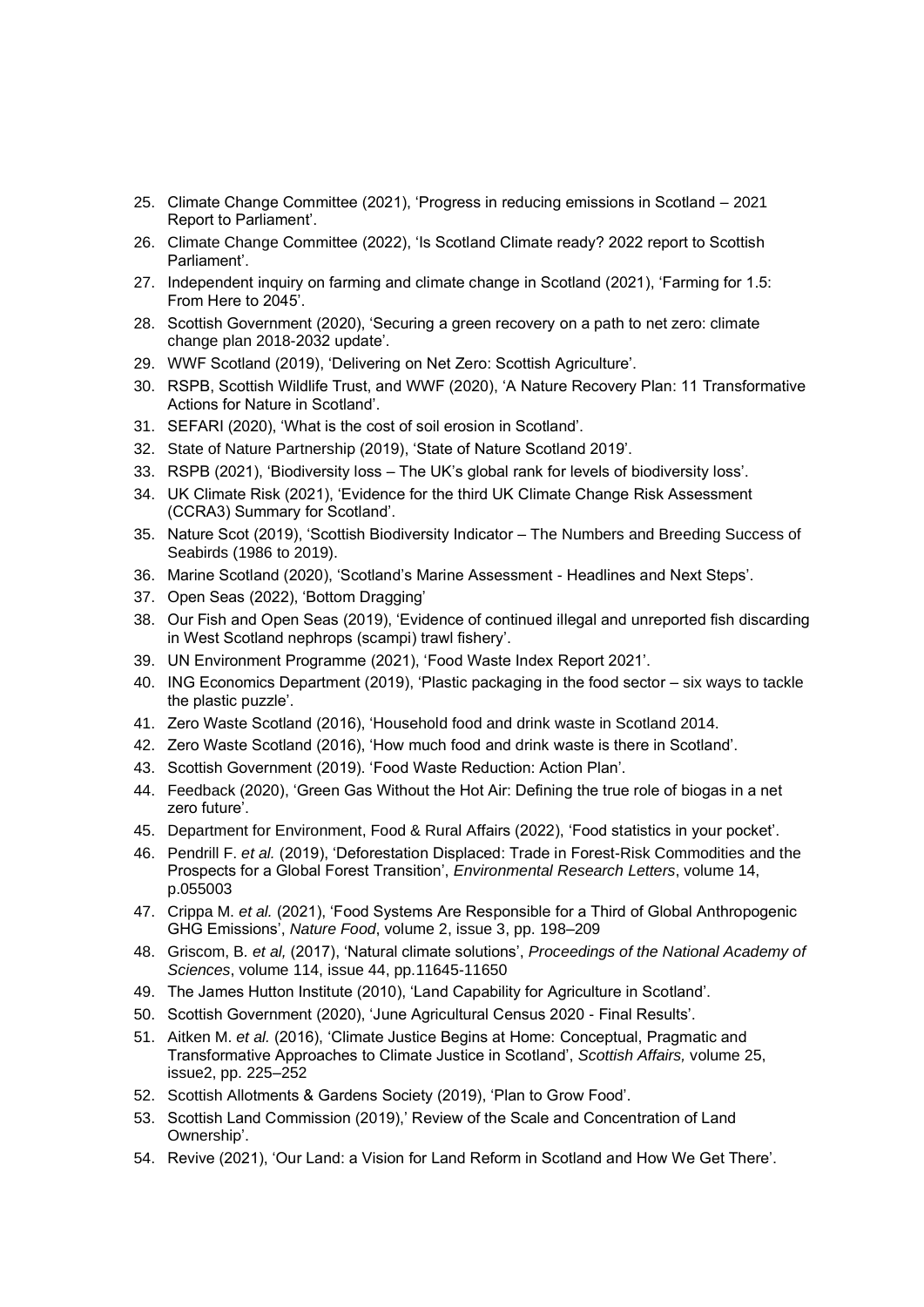- 55. McKee A. *et al.* [\(2018\), 'Increasing the Availability of Farmland for New Entrants to Agriculture](https://www.landcommission.gov.scot/downloads/5dd6a2d2ac866_McKee-et-al.-Final-report-to-SLC-Increasing-land-availability-for-new-entrants-2.5.2018.pdf)  in Scotland – [Final report to the Scottish Land Commission'.](https://www.landcommission.gov.scot/downloads/5dd6a2d2ac866_McKee-et-al.-Final-report-to-SLC-Increasing-land-availability-for-new-entrants-2.5.2018.pdf)
- 56. [Scottish Ecological Design Association \(2021\), 'A New Vision for Land Use in Scotland: 6](https://www.sruc.ac.uk/all-news/a-new-vision-for-land-use-in-scotland-six-conversations/)  [Conversations'.](https://www.sruc.ac.uk/all-news/a-new-vision-for-land-use-in-scotland-six-conversations/)
- 57. [Scottish Crofting Federation \(2021\), 'Crofting Federation Lay out the Fundamentals of](https://www.crofting.org/wp-content/uploads/2021/08/fundamentals-of-agricultural-support-WEB.pdf)  [Agricultural Support'.](https://www.crofting.org/wp-content/uploads/2021/08/fundamentals-of-agricultural-support-WEB.pdf)
- 58. [OpenSeas \(2021\), 'Documenting a Decade of Decline in Scotland's Seas'.](https://www.openseas.org.uk/news/documenting-a-decade-of-decline-in-scotlands-seas/)
- 59. [Economics Observatory \(2021\), 'How is Brexit affecting Scotland's fishing industry'.](https://www.economicsobservatory.com/how-is-brexit-affecting-scotlands-fishing-industry)
- 60. [Food Research Collaboration \(2019\), 'Fish, fishing and Brexit'.](https://foodresearch.org.uk/publications/fish/)
- 61. [Compassion in World Farming \(2016\), 'UK Factory Farming Map'.](https://www.ciwf.org.uk/factory-farm-map/)
- 62. [Scottish Government \(2021\), 'Scottish Fish Farm Production Survey 2020'.](http://www.gov.scot/publications/scottish-fish-farm-production-survey-2020/)
- 63. OneKind (2021), 'Emotional Beings [Why Farmed Animal Welfare Matters in a Good Food](https://www.onekind.scot/resources/emotional-beings-why-farmed-animal-welfare-matters-in-a-good-food-nation/)  [Nation'.](https://www.onekind.scot/resources/emotional-beings-why-farmed-animal-welfare-matters-in-a-good-food-nation/)
- 64. [OneKind and Compassion in World Farming \(2021\), 'Underwater Cages, Parasites and Dead](https://www.onekind.scot/resources/underwater-cages-parasites-and-dead-fish/)  [Fish'.](https://www.onekind.scot/resources/underwater-cages-parasites-and-dead-fish/)
- 65. [Scottish Government \(2021\), 'A Fairer, Greener Scotland: Programme for Government 2021-](https://www.gov.scot/publications/fairer-greener-scotland-programme-government-2021-22/) [22'.](https://www.gov.scot/publications/fairer-greener-scotland-programme-government-2021-22/)
- 66. [Compassion in World Farming \(2021\), 'Scottish Government announces 'encouraging'](https://www.ciwf.org.uk/news/2021/09/scottish-government-announces-encouraging-policies-for-farm-animal-welfare-improvements)  [policies for farm animal welfare improvements'.](https://www.ciwf.org.uk/news/2021/09/scottish-government-announces-encouraging-policies-for-farm-animal-welfare-improvements)
- 67. RSPCA *et al.* (2021), 'No Animal Left Behind [Proposals for an Animal Welfare Strategy'.](https://view.pagetiger.com/actnowforanimals/1)
- 68. [Food and Drink Federation Scotland \(2021\), 'Food and Drink Industry -](https://www.fdfscotland.org.uk/fdf/business-insights-and-economics/facts-and-stats/) Facts and Stats'.
- 69. [Food & Drink Federation \(2021\), 'Exports Snapshots: Full Year 2020'.](https://www.fdf.org.uk/fdf/resources/publications/trade-reports/exports-full-year-2020/)
- 70. [HM Revenue & Customs \(2021\), 'UK](https://www.gov.uk/government/collections/uk-overseas-trade-statistics-and-regional-trade-statistics) trade in goods statistics'.
- 71. [Unite the Union \(2019\), 'Government Urged Not to Sell out UK Food Workers as "Chlorinated](https://www.unitetheunion.org/news-events/news/2019/august/government-urged-not-to-sell-out-uk-food-workers-as-chlorinated-chicken-threatens-jobs-warns-unite/)  [Chicken Threatens Jobs", Warns Unite'.](https://www.unitetheunion.org/news-events/news/2019/august/government-urged-not-to-sell-out-uk-food-workers-as-chlorinated-chicken-threatens-jobs-warns-unite/)
- 72. [Food and Drink Federation Scotland \(2020\), 'COVID-19 impact on](https://archive2021.parliament.scot/S5_EconomyJobsFairWork/Inquiries/EEFW-S5-20-COVID-44-FDFS.pdf) Scotland's businesses, [workers and economy'.](https://archive2021.parliament.scot/S5_EconomyJobsFairWork/Inquiries/EEFW-S5-20-COVID-44-FDFS.pdf)
- 73. [SPICe \(2019\), 'Brexit and veterinary workforce pressures –](https://digitalpublications.parliament.scot/ResearchBriefings/Report/2019/5/30/Brexit-and-veterinary-workforce-pressures---A-perfect-storm-) A perfect storm?'.
- 74. [Food Foundation \(2021\), 'The Broken Plate 2021: The State of the Nation's Food System'.](https://foodfoundation.org.uk/publication/broken-plate-2021)
- 75. [Soil Association \(2021\), 'AgroEcoTech: How Can Technology Accelerate a Transition to](https://www.soilassociation.org/media/22821/agroecotech-soil-association-report.pdf)  [Agroecology?'.](https://www.soilassociation.org/media/22821/agroecotech-soil-association-report.pdf)
- 76. [Hasnain S., Ingram J. and Zurek M. \(2020\), 'Mapping the UK Food System', Report for the](https://www.eci.ox.ac.uk/research/food/downloads/Mapping-the-UK-food-system-digital.pdf)  [UKRI Transforming UK Food Systems Programme'.](https://www.eci.ox.ac.uk/research/food/downloads/Mapping-the-UK-food-system-digital.pdf)
- 77. Statista (2022), 'Market share [of grocery stores in Great Britain'.](https://www.statista.com/statistics/280208/grocery-market-share-in-the-united-kingdom-uk)
- 78. [The Scottish Farmer \(2021\), 'UK organic market hits a 15 year high'.](https://www.thescottishfarmer.co.uk/news/19083761.uk-organic-market-hits-15-year-high/)
- 79. [Sustainable Food Trust \(2018\), 'A good life and a good death: re-localising farm animal](https://sustainablefoodtrust.org/wp-content/uploads/2013/04/Re-localising-farm-animal-slaughter.pdf)  [slaughter'.](https://sustainablefoodtrust.org/wp-content/uploads/2013/04/Re-localising-farm-animal-slaughter.pdf)
- 80. [Scottish Government \(2020\), 'Assessing the viability and sustainability of mobile abattoirs in](https://www.gov.scot/publications/assessing-viability-sustainability-mobile-abattoirs-scotland/)  [Scotland'.](https://www.gov.scot/publications/assessing-viability-sustainability-mobile-abattoirs-scotland/)
- **81.** [Scotland Food and Drink \(2020\), 'Recovering from Coronavirus and fuelling Brexit](https://foodanddrink.scot/resources/publications/a-plan-for-smart-recovery/)  [preparations'.](https://foodanddrink.scot/resources/publications/a-plan-for-smart-recovery/)
- 82. [Office for National Statistics \(2020\), 'Food and beverage services by region'.](https://www.ons.gov.uk/businessindustryandtrade/business/activitysizeandlocation/adhocs/11906foodandbeverageservicesbyregion)
- 83. [Scottish Government \(2021\),](https://www.gov.scot/publications/growth-sector-statistics/) 'Growth Sector Briefing Food and Drink'.
- 84. [Unite the Union \(2021\), 'Hospitality Workers to](https://www.unitetheunion.org/news-events/news/2021/july/hospitality-workers-to-protest-over-lack-of-action-on-fair-tips-at-department-of-business/) Protest over Lack of Action on Fair Tips at [Department of Business'.](https://www.unitetheunion.org/news-events/news/2021/july/hospitality-workers-to-protest-over-lack-of-action-on-fair-tips-at-department-of-business/)
- 85. [Bakers Food and Allied Workers Union \(2021\) 'The Right to Food'.](https://www.bfawu.org/wp-content/uploads/2021/09/BFAWU-Right-to-Food-Report.pdf)
- 86. [International Union of Food \(2020\), 'IUF COVID-19 Demands: Meat and Poultry Processing'.](https://www.iuf.org/news/iuf-COVID-19-demands-meat-and-poultry-processing/)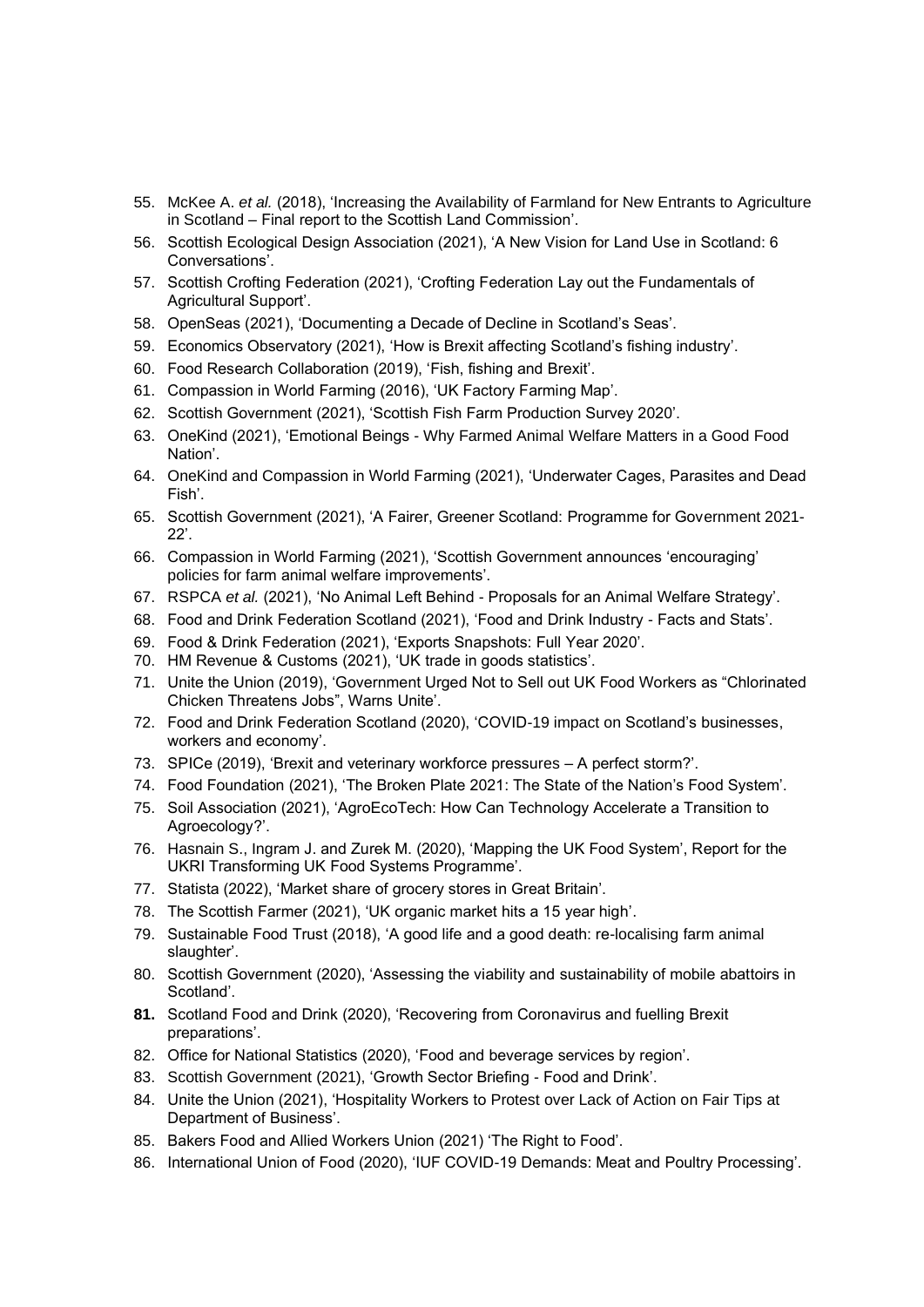- 87. [International Union of Food \(2018\), 'Key Drivers in the Food Processing Industry in the next](https://www.iuf.org/publications/2018-key-drivers-in-the-food-processing-industry-in-the-next-five-years/)  [Five Years'.](https://www.iuf.org/publications/2018-key-drivers-in-the-food-processing-industry-in-the-next-five-years/)
- 88. [Focus on Labour Exploitation \(2021\), 'Assessment of the Risks of Human Trafficking for](https://www.labourexploitation.org/publications/assessment-risks-human-trafficking-forced-labour-uk-seasonal-workers-pilot)  [Forced Labour on the UK Seasonal Workers Pilot'.](https://www.labourexploitation.org/publications/assessment-risks-human-trafficking-forced-labour-uk-seasonal-workers-pilot)
- 89. [Land Workers' Alliance \(2020\), 'New Entrants to Agroecological Farming: Example Business](https://landworkersalliance.org.uk/wp-content/uploads/2021/05/New-entrants-costs-website.pdf)  [Start-up Costs and the Case for Public Transport'.](https://landworkersalliance.org.uk/wp-content/uploads/2021/05/New-entrants-costs-website.pdf)
- 90. [Scottish Government \(2022\), 'National Indicator Performance –](https://nationalperformance.gov.scot/measuring-progress/national-indicator-performance) Poverty'.
- 91. [Scottish Government \(2021\), 'Poverty and Income Inequality in Scotland 2017-20'.](https://www.gov.scot/publications/poverty-and-income-inequality-in-scotland-2017-20/)
- 92. [The Trussell Trust \(2021\), 'State of Hunger: Building the Evidence on Poverty, Destitution,](https://www.trusselltrust.org/wp-content/uploads/sites/2/2021/05/State-of-Hunger-2021-Report-Final.pdf)  [and Food Insecurity in the UK'.](https://www.trusselltrust.org/wp-content/uploads/sites/2/2021/05/State-of-Hunger-2021-Report-Final.pdf)
- 93. [A Menu for Change \(2019\), 'Found Wanting: Understanding Journeys into and out of Food](https://amenuforchange.files.wordpress.com/2020/01/found-wanting-a-menu-for-change-final.pdf)  [Insecurity: A Longitudinal Study'.](https://amenuforchange.files.wordpress.com/2020/01/found-wanting-a-menu-for-change-final.pdf)
- 94. [Flint K., Davis G. and Umpierrez G. \(2020\), 'Emerging Trends and the Clinical Impact of Food](https://doi.org/10.1111/1753-0407.12992)  [Insecurity in Patients with Diabetes',](https://doi.org/10.1111/1753-0407.12992) *Journal of Diabetes,* volume 12, issue 3, pp. 187–96.
- 95. [Food Standards Agency \(2020\), 'The Lived Experience of Food Insecurity under COVID-19'.](https://www.food.gov.uk/research/research-projects/the-COVID-19-consumer-research)
- 96. [The Trussell Trust \(2020\), 'Lockdown, Lifelines and the Long Haul Ahead: The Impact of](https://www.trusselltrust.org/wp-content/uploads/sites/2/2020/09/the-impact-of-COVID-19-on-food-banks-report.pdf)  [COVID-19 on Food Banks in the Trussell Trust Network'.](https://www.trusselltrust.org/wp-content/uploads/sites/2/2020/09/the-impact-of-COVID-19-on-food-banks-report.pdf)
- 97. [The Trussell Trust \(2021\), 'Data briefing on end-of-year statistics relating to the use of food](https://www.trusselltrust.org/wp-content/uploads/sites/2/2021/04/Trusell-Trust-End-of-Year-stats-data-briefing_2020_21.pdf)  [banks: April 2020 –](https://www.trusselltrust.org/wp-content/uploads/sites/2/2021/04/Trusell-Trust-End-of-Year-stats-data-briefing_2020_21.pdf) March 2021'.
- 98. [Poverty and Inequality Commission \(2020\), 'COVID-19 Crisis and the Impact on Food](https://povertyinequality.scot/publication/COVID-19-food-insecurity-briefing/)  [Security'.](https://povertyinequality.scot/publication/COVID-19-food-insecurity-briefing/)
- 99. [Scottish Poverty & Inequality Research Unit \(2020\), 'Local Action in Scotland to Tackle Food](https://povertyinequality.scot/publication/local-action-to-tackle-food-insecurity-during-the-coronavirus-crisis/)  [Insecurity during the Coronavirus Crisis'.](https://povertyinequality.scot/publication/local-action-to-tackle-food-insecurity-during-the-coronavirus-crisis/)
- 100. [University of the West of Scotland and Oxfam \(2021\), 'Food Insecurity in Times of COVID-19](https://uwsoxfampartnership.org.uk/wp-content/uploads/2021/04/Food-insecurity-in-times-of-COVID-19-2021-WEB-FINAL.pdf)  - [an Insight into a Deepening Crisis'.](https://uwsoxfampartnership.org.uk/wp-content/uploads/2021/04/Food-insecurity-in-times-of-COVID-19-2021-WEB-FINAL.pdf)
- 101. [Sonnino, R. \(2019\) 'Translating sustainable diets into practice: the potential of public food](http://dx.doi.org/10.17058/redes.v24i1.13036)  procurement', *[Redes \(Santa Cruz do Sul Online\)](http://dx.doi.org/10.17058/redes.v24i1.13036)*, volume 24, issue 1, pp.14-29.
- 102. [Parsons, K., and Barling, D. \(2021\), 'What would a transformational approach to food public](https://uhra.herts.ac.uk/handle/2299/25344?show=full)  [procurement look like?', Report for the UKRI Transforming the UK Food System Programme.](https://uhra.herts.ac.uk/handle/2299/25344?show=full)
- 103. Tregear A. *et al.* [\(2022\), 'Routes to sustainability in public food procurement: An investigation](https://doi.org/10.1016/j.jclepro.2022.130604)  [of different models in primary school catering',](https://doi.org/10.1016/j.jclepro.2022.130604) *Journal of Cleaner Production,* volume 338, [p.130604](https://doi.org/10.1016/j.jclepro.2022.130604)
- 104. Tregear A. *et al.* [\(2021\), 'Measuring and comparing the carbon footprints of different](https://www.fao.org/documents/card/en/c/cb7960en)  [procurement models for primary school meals: Analysis of cases across five European](https://www.fao.org/documents/card/en/c/cb7960en)  countries', in *[Public Food Procurement For Sustainable Food systems and Healthy Diets,](https://www.fao.org/documents/card/en/c/cb7960en)*  [FAO, Rome.](https://www.fao.org/documents/card/en/c/cb7960en)
- 105. Stefani, G., *et al.* [\(2017\). Public food procurement: A systematic literature](http://dx.doi.org/10.18461/ijfsd.v8i4.842)  review. *[International Journal on Food System Dynamics](http://dx.doi.org/10.18461/ijfsd.v8i4.842)*, volume 8, issue 4, pp.270-283.
- 106. Morgan K. and Sonnino M. (2008), *[The School Food Revolution: Public](https://www.routledge.com/The-School-Food-Revolution-Public-Food-and-the-Challenge-of-Sustainable/Morgan-Sonnino/p/book/9781849710862) Food and the [Challenge of Sustainable Development](https://www.routledge.com/The-School-Food-Revolution-Public-Food-and-the-Challenge-of-Sustainable/Morgan-Sonnino/p/book/9781849710862)*, Routledge: London.
- 107. [Swensson, L.F. and Tartanac, F. \(2020\), 'Public food procurement for sustainable diets and](https://doi.org/10.1016/j.gfs.2020.100366)  [food systems: The role of the regulatory framework'.](https://doi.org/10.1016/j.gfs.2020.100366) *Global Food Security*, volume 25, [p.100366.](https://doi.org/10.1016/j.gfs.2020.100366)
- 108. [House of Commons Environment, Food and Rural Affairs Committee \(2021\), 'Public Sector](https://committees.parliament.uk/publications/5509/documents/54917/default/)  [Procurement of Food'.](https://committees.parliament.uk/publications/5509/documents/54917/default/)
- 109. [Public Sector Catering \(2022\), 'Defra creates Public Sector Food and Catering Guide for](https://www.publicsectorcatering.co.uk/news/defra-creates-public-sector-food-and-catering-guide-smes)  [SMEs'.](https://www.publicsectorcatering.co.uk/news/defra-creates-public-sector-food-and-catering-guide-smes)
- 110. [Scotland Excel \(2021\), 'Food for thought'.](https://home.scotland-excel.org.uk/newsroom/news/2021/school-meals/)